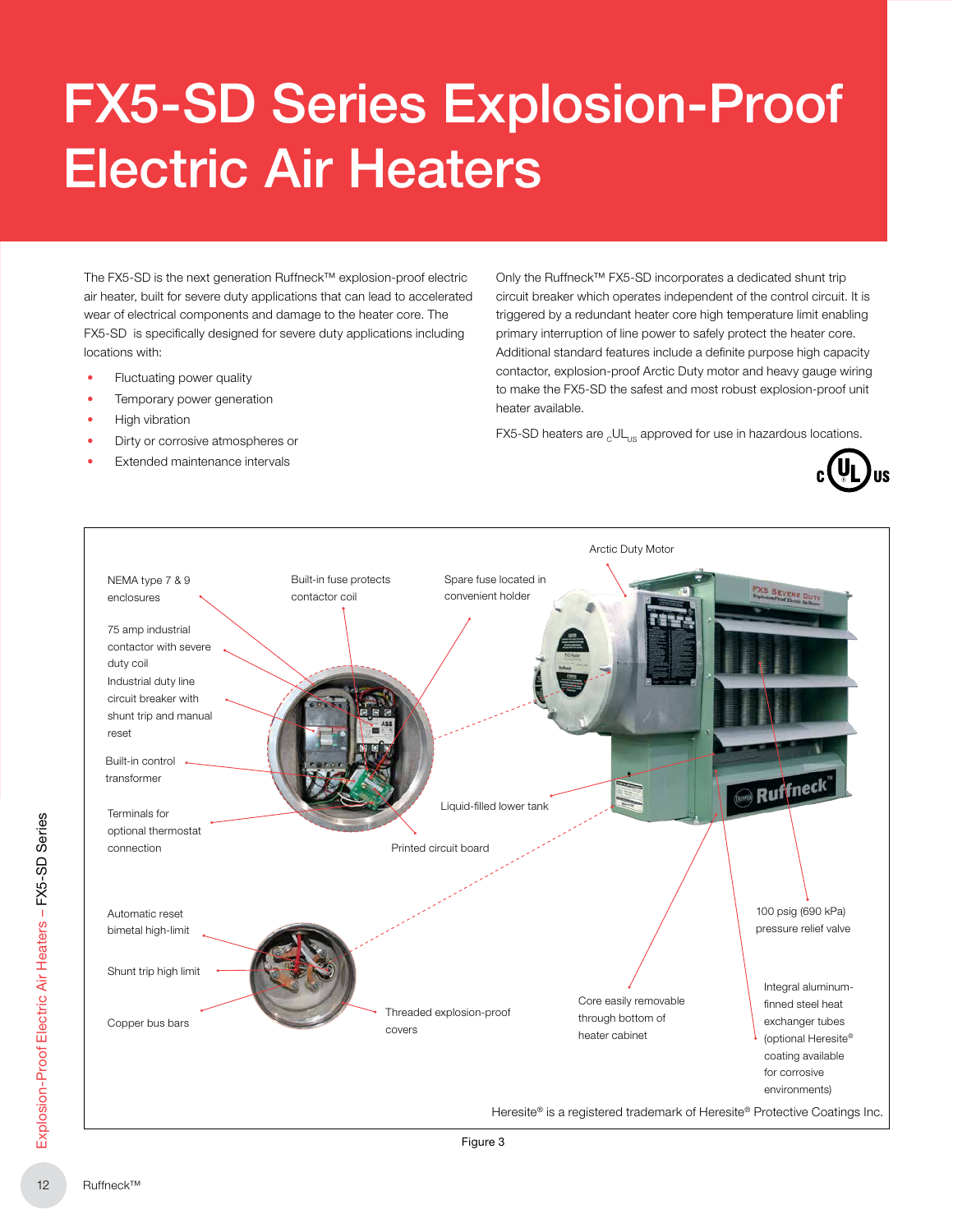## Table 5 – Performance Data for 60 Hertz FX5-SD <sub>c</sub>UL<sub>us</sub> Temperature Code T3B 329°F (165°C)

| Wattage | Model                                  | Voltage | Phase        | Total<br>Current | <b>Optional Built-in</b> | Air Temperature Rise | Btu/hr       |         |
|---------|----------------------------------------|---------|--------------|------------------|--------------------------|----------------------|--------------|---------|
| kW      |                                        |         |              | A                | <b>Disconnect Switch</b> | $^\circ \mathsf{F}$  |              |         |
|         | FX5-SD-208160-030                      | 208     | 1            | 14.4             |                          |                      | $^{\circ}$ C |         |
|         | FX5-SD-208360-030                      | 208     | 3            | 8.3              |                          |                      |              |         |
|         | FX5-SD-240160-030                      | 240     | 1            | 12.5             |                          |                      |              |         |
| 3       | FX5-SD-240360-030                      | 240     | 3            | 7.2              | DS <sub>5</sub>          | 19.0                 | 10.5         | 10,250  |
|         | FX5-SD-480160-030°                     | 480     | 1            | 6.3              |                          |                      |              |         |
|         | FX5-SD-480360-030                      | 480     | 3            | 3.6              |                          |                      |              |         |
|         | FX5-SD-600360-030                      | 600     | 3            | 2.9              |                          |                      |              |         |
|         | FX5-SD-208160-050                      | 208     | $\mathbf{1}$ | 24               |                          |                      |              |         |
|         | FX5-SD-208360-050                      | 208     | 3            | 13.9             |                          |                      |              |         |
|         | FX5-SD-240160-050                      | 240     | $\mathbf{1}$ | 20.8             |                          |                      |              |         |
| 5       | FX5-SD-240360-050                      | 240     | 3            | 12               | DS <sub>5</sub>          | 31.6                 | 17.6         | 17,050  |
|         | FX5-SD-480160-050°                     | 480     | $\mathbf{1}$ | 10.4             |                          |                      |              |         |
|         | FX5-SD-480360-050                      | 480     | 3            | 6                |                          |                      |              |         |
|         |                                        | 600     | 3            | 4.8              |                          |                      |              |         |
|         | FX5-SD-600360-050<br>FX5-SD-208160-075 |         | 1            | 36.1             |                          |                      |              |         |
|         |                                        | 208     |              |                  |                          |                      |              |         |
|         | FX5-SD-208360-075                      | 208     | 3            | 20.8             |                          |                      |              |         |
|         | FX5-SD-240160-075                      | 240     | 1            | 31.3             |                          |                      |              |         |
| 7.5     | FX5-SD-240360-075                      | 240     | 3            | 18               | DS <sub>5</sub>          | 27.9                 | 15.5         | 25,600  |
|         | FX5-SD-480160-075°                     | 480     | 1            | 15.6             |                          |                      |              |         |
|         | FX5-SD-480360-075                      | 480     | 3            | $\overline{9}$   |                          |                      |              |         |
|         | FX5-SD-600360-075                      | 600     | 3            | 7.2              |                          |                      |              |         |
|         | FX5-SD-208160-100*                     | 208     | $\mathbf{1}$ | 48.1             | Not Available            | 37.2                 | 20.6         | 34,100  |
|         | FX5-SD-208360-100                      | 208     | 3            | 27.8             |                          |                      |              |         |
|         | FX5-SD-240160-100                      | 240     | $\mathbf{1}$ | 41.7             |                          |                      |              |         |
| 10      | FX5-SD-240360-100                      | 240     | 3            | 24.1             | DS <sub>5</sub>          |                      |              |         |
|         | FX5-SD-480160-100°                     | 480     | $\mathbf{1}$ | 20.8             |                          |                      |              |         |
|         | FX5-SD-480360-100                      | 480     | 3            | 12               |                          |                      |              |         |
|         | FX5-SD-600360-100                      | 600     | 3            | 9.6              |                          | 27.1                 | 15.1         | 51,200  |
|         | FX5-SD-208360-150                      | 208     | 3            | 41.6             | Not Available            |                      |              |         |
|         | FX5-SD-240160-150*                     | 240     | $\mathbf{1}$ | 62.5             |                          |                      |              |         |
| 15      | FX5-SD-240360-150                      | 240     | 3            | 36.1             |                          |                      |              |         |
|         | FX5-SD-480160-150°                     | 480     | $\mathbf{1}$ | 31.3             | DS <sub>5</sub>          |                      |              |         |
|         | FX5-SD-480360-150                      | 480     | 3            | 18               |                          |                      |              |         |
|         | FX5-SD-600360-150                      | 600     | 3            | 14.4             |                          |                      |              |         |
|         | FX5-SD-480160-200°                     | 480     | 1            | 41.7             |                          | 36.1                 | 20.1         | 68,250  |
| 20      | FX5-SD-480360-200                      | 480     | 3            | 24.1             | DS <sub>5</sub>          |                      |              |         |
|         | FX5-SD-600360-200                      | 600     | 3            | 19.2             |                          |                      |              |         |
| 25      | FX5-SD-480360-250                      | 480     | 3            | 30.1             | DS <sub>5</sub>          | 22.0                 | 12.2         | 85,300  |
|         | FX5-SD-600360-250                      | 600     | 3            | 24.1             |                          |                      |              |         |
| 30      | FX5-SD-480360-300                      | 480     | 3            | 36.1             | DS <sub>5</sub>          | 26.4                 | 14.6         | 102,350 |
|         | FX5-SD-600360-300                      | 600     | 3            | 28.9             |                          |                      |              |         |
| 35      | FX5-SD-480360-350                      | 480     | 3            | 42.1             | DS <sub>5</sub>          | 30.7                 | 17.1         | 119,450 |
|         | FX5-SD-600360-350                      | 600     | 3            | 33.7             |                          |                      |              |         |

#### Note<sup>-</sup>

- \* Exceeds the 48 amp circuit limit of NEC 424-22
- º 480 V 1 Phase units are certified Class I, Div. 1, Group D and Class II, Div. 1, Groups F and G.
- 1. Minimum conductor size for 86°F (30°C) ambient. Derate conductor for ambient temperature. Use minimum 90°C (194°F) insulation.
- 2. Heater is functioning normally if at rated voltage the amp draw is within 10% of the value in this table.
- 3. Operation at lower voltage will result in reduced heat output and amp draw.
- 4. Add "T" to model number when adding a built-in thermostat.
- 5. Add "D" to model number when adding a built-in disconnect switch.
- 6. Add "C" to model number for units with Heresite® coating.
- 7. Add "A" to model number for units with stainless-steel cabinet.
- 8. Add "B" to model number for certified use of low ambient of -50°C (-58°F).
- 9. Add "H" to model number for units with high temperature "OFF" (de-energized ambient temperatures.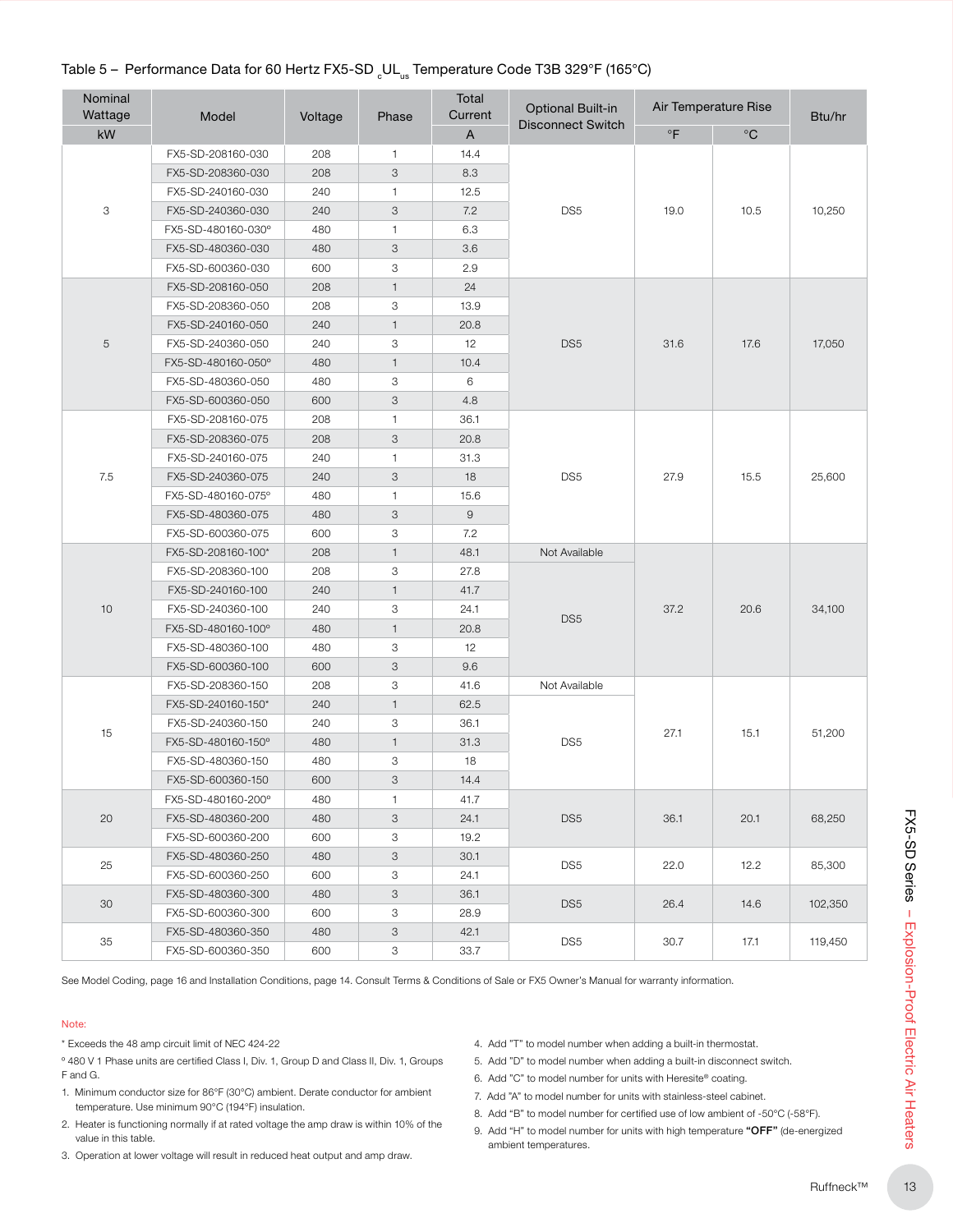| Table 6 – Performance Data for 50 Hz FX5-SD - Class I, Division 1 & 2, Groups C & D; Class II, Division 1, Groups E, F & G; |  |
|-----------------------------------------------------------------------------------------------------------------------------|--|
| Class II, Division 2, Groups F & G; Class I, Zones 1 & 2, Groups IIA & IIB. Temperature Code T3B 329°F (165°F)              |  |

| Nominal      | Model              |         | Phase        |                   | <b>Optional Built-in</b> | Air Temperature Rise |              | Btu/hr |
|--------------|--------------------|---------|--------------|-------------------|--------------------------|----------------------|--------------|--------|
| Wattage (kW) |                    | Voltage |              | Total Current (A) | <b>Disconnect Switch</b> | $\circ$ F            | $^{\circ}$ C |        |
| 2.5          | FX5-SD-220150-025  | 220     |              | 11.4              | DS <sub>5</sub>          | 19.7                 | 11.0         | 8,550  |
| 4.2          | FX5-SD-220150-042  |         |              | 19.1              |                          | 33.2                 | 18.4         | 14,350 |
| 6.3          | FX5-SD-220150-063  |         | 1            | 28.6              |                          | 28.5                 | 15.7         | 21,500 |
| 8.4          | FX5-SD-220150-084  |         |              | 38.2              |                          | 37.8                 | 21.1         | 28,700 |
| 12.6         | FX5-SD-220150-126* |         |              | 57.3              | Not Available            | 27.5                 | 15.2         | 43,000 |
| 2.8          | FX5-SD-230150-028  |         |              | 12.20             |                          | 22.1                 | 12.3         | 9,550  |
| 4.6          | FX5-SD-230150-046  | 230     | $\mathbf{1}$ | 20.0              | DS <sub>5</sub>          | 36.4                 | 20.2         | 16,000 |
| 6.9          | FX5-SD-230150-069  |         |              | 30.0              |                          | 31.1                 | 17.2         | 23,550 |
| 13.8         | FX5-SD-230150-138* |         |              | 59.9              | Not Available            | 30.1                 | 16.6         | 47,100 |
| 2.5          | FX5-SD-380350-025  |         | 3            | 3.8               | DS <sub>5</sub>          | 19.7                 | 11.0         | 8,550  |
| 4.2          | FX5-SD-380350-042  |         |              | 6.4               |                          | 33.2                 | 18.4         | 14,350 |
| 6.3          | FX5-SD-380350-063  | 380     |              | 9.6               |                          | 28.5                 | 15.7         | 21,500 |
| 8.4          | FX5-SD-380350-084  |         |              | 12.8              |                          | 37.8                 | 21.1         | 28,700 |
| 12.5         | FX5-SD-380350-125  |         |              | 19.0              |                          | 27.2                 | 15.1         | 42,700 |
| 20.9         | FX5-SD-380350-209  |         |              | 31.8              |                          | 22.0                 | 12.1         | 71,350 |
| 2.8          | FX5-SD-400350-028  |         | 3            | 4.0               | DS <sub>5</sub>          | 22.1                 | 12.3         | 9,550  |
| 4.6          | FX5-SD-400350-046  |         |              | 6.6               |                          | 36.4                 | 20.2         | 15,700 |
| 6.9          | FX5-SD-400350-069  |         |              | 10.0              |                          | 31.1                 | 17.2         | 23,550 |
| 9.3          | FX5-SD-400350-093  | 400     |              | 13.4              |                          | 42.0                 | 23.2         | 31,750 |
| 13.9         | FX5-SD-400350-139  |         |              | 20.1              |                          | 30.2                 | 16.7         | 74,450 |
| 18.5         | FX5-SD-400350-185  |         |              | 26.7              |                          | 40.2                 | 22.3         | 63,150 |
| 23.1         | FX5-SD-400350-231  |         |              | 33.3              |                          | 24.2                 | 13.5         | 78,850 |
| 3.7          | FX5-SD-415350-037  |         |              | 5.1               |                          | 29.3                 | 16.3         | 12,650 |
| 7.5          | FX5-SD-415350-075  | 415     | 3            | 10.4              | DS <sub>5</sub>          | 33.8                 | 18.7         | 25,600 |
| 14.9         | FX5-SD-415350-149  |         |              | 20.7              |                          | 32.5                 | 18.1         | 50,850 |
| 22.4         | FX5-SD-415350-224  |         |              | 31.2              |                          | 23.5                 | 13.1         | 76,450 |
| 4.2          | FX5-SD-440350-042  |         |              | 5.5               |                          | 33.2                 | 18.4         | 14,350 |
| 8.4          | FX5-SD-440350-084  |         |              | 11.0              |                          | 37.8                 | 21.1         | 28,700 |
| 16.8         | FX5-SD-440350-168  | 440     | 3            | 27.5              | DS <sub>5</sub>          | 36.5                 | 20.3         | 57,350 |
| 20.9         | FX5-SD-440350-209  |         |              | 27.5              |                          | 22.1                 | 12.2         | 71,350 |

#### Note:

- \* Exceeds the 48 amp. circuit limit of NEC 424-22.
- 1. Minimum conductor size for 86°F (30°C) ambient. Derate conductor for ambient temperature use minimum 194°F (90°C) insulation.
- 2. Heater is functioning normally if at rated voltage the amp draw is within 10% of the value in this table.
- 3. Operation at lower voltage will result in reduced heat output and amp draw.
- 4. Add "T" to model number when adding a built-in thermostat.

#### 5. Add "D" to model number when adding a built-in disconnect switch.

- 6. Add "C" to model number for units with Heresite® coating.
- 7. Add "A" to model number for units with stainless-steel cabinet.
- 8. Add "B" to model number for certified use of low ambient of -50°C (-58°F).
- 9. Add "H" to model number for units with high temperature "OFF" (de-energized ambient temperatures.

### Installation Conditions

- The FX5-SD Series Electric Air Heaters are for dry indoor use only. Do not immerse in water. Do not store or use in areas exposed to rain or snow.
- The FX5-SD heaters are to be used only in atmospheres having an ignition temperature higher than 329°F (165°C).
- Altitude restrictions apply see specifications on next page.
- Heaters should be connected to a fixed power supply and must be permanently mounted in a level, upright position during operation.
- Read and be aware of the terms of our Warranty located in the owner's manual.
- Refer to Owner's Manual.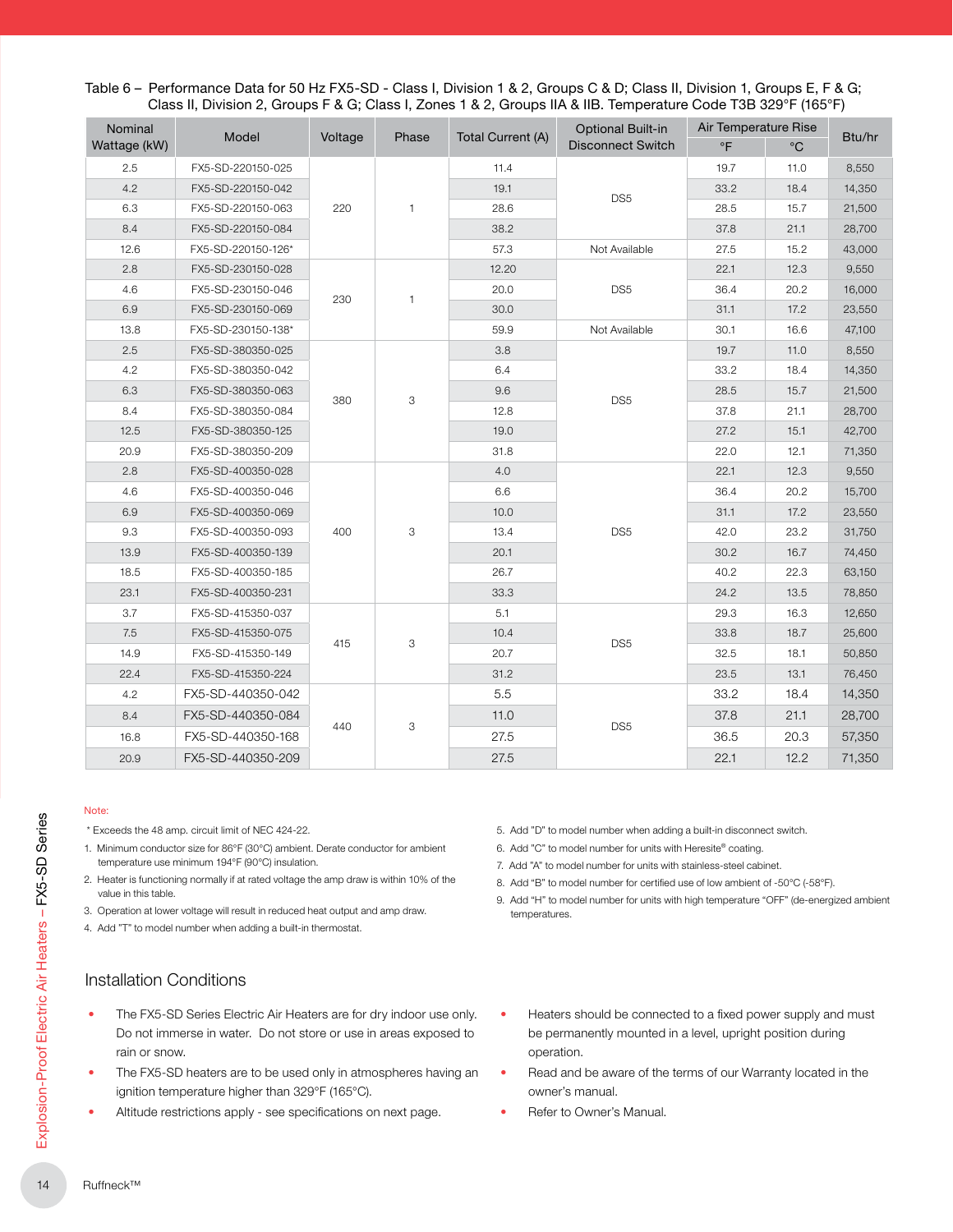#### Table 7 – Specifications for 50 Hz FX5-SD

|                                          |                             |     | Nominal kW     |           |           |       |             |             |        |       |       |  |  |
|------------------------------------------|-----------------------------|-----|----------------|-----------|-----------|-------|-------------|-------------|--------|-------|-------|--|--|
|                                          |                             |     | 2.5            | 3.7 & 4.6 | 6.3 & 7.5 | 8.4   | 12.5 & 12.6 | 14.9 & 16.7 | 20.9   | 22.4  | 35    |  |  |
| Maximum                                  | ft                          |     | 12,000         | 8,000     | 10,000    | 7,000 | 10,000      | 7,000       | 10,000 | 7,000 | 6,000 |  |  |
| Altitude                                 | m                           |     | 3,658          | 2,438     | 3,048     | 2,134 | 3,048       | 2.134       | 3,048  | 2,134 | 1,829 |  |  |
|                                          | @ 70°F (CFM)                |     | 400            |           | 700       |       | 1,450       |             | 3,000  |       |       |  |  |
| Air Flow                                 | @ 21°C (m <sup>3</sup> /hr) |     | 679            |           | 1,189     |       | 2,463       |             | 5,096  |       |       |  |  |
| <b>Horizontal Air</b>                    | ft                          |     | 13             |           | 25        |       |             | 35          | 60     |       |       |  |  |
| Throw                                    | m                           |     |                | 4.0       |           | 7.6   |             | 10.7        |        | 18.2  |       |  |  |
| Maximum                                  | ft                          |     | $\overline{7}$ |           |           |       | 10          |             | 20     |       |       |  |  |
| <b>Mounting Height</b><br>(to underside) | m                           |     |                | 2.1       | 3.0       |       |             |             | 6.1    |       |       |  |  |
| Minimum                                  | HP                          |     | 1/2            |           |           |       |             |             |        |       |       |  |  |
| <b>Motor Power</b>                       | kW                          |     | 0.373          |           |           |       |             |             |        |       |       |  |  |
| <b>Fan Diameter</b>                      | in                          |     |                |           | 12        |       |             | 16          | 20     |       |       |  |  |
|                                          | mm                          |     | 305            |           |           |       |             | 406         | 508    |       |       |  |  |
|                                          | without<br>DS <sub>5</sub>  | Ibs |                | 148       |           |       |             | 177         | 212    |       |       |  |  |
| Net Weight                               |                             | kg  | 67.1           |           |           |       | 80.2        | 96.2        |        |       |       |  |  |
|                                          | with DS5                    | Ibs | 160            |           |           |       | 189         | 224         |        |       |       |  |  |
|                                          |                             | kg  | 72.5           |           |           |       |             | 95.6        | 101.6  |       |       |  |  |
|                                          | without<br>DS <sub>5</sub>  | Ibs | 202            |           |           |       |             | 227         | 263    |       |       |  |  |
| Shipping                                 |                             | kg  |                | 91.6      |           |       |             | 103.9       | 119.3  |       |       |  |  |
| Weight                                   |                             | Ibs |                |           | 214       |       |             | 239         | 275    |       |       |  |  |
|                                          | with DS5                    | kg  |                |           | 97        |       |             | 108.3       |        | 124.7 |       |  |  |

Note: For specifications common to all FX5-SD models, see Model Coding, page 16. Weights are an approximate maximum. Manufacturer reserves the right to replace motors with suitable alternates.

#### Table 8 – Specifications for 60 Hz FX5-SD

|                                          |                             |     |        | Nominal kW      |        |          |                |          |        |       |       |  |  |
|------------------------------------------|-----------------------------|-----|--------|-----------------|--------|----------|----------------|----------|--------|-------|-------|--|--|
|                                          |                             |     | 3      | $5\overline{)}$ | 7.5    | 10       | 15             | 20       | 25     | 30    | 35    |  |  |
| Maximum                                  | ft                          |     | 12,000 | 8,000           | 10,000 | 7,000    | 10,000         | 7,000    | 10,000 | 7,000 | 6,000 |  |  |
| Altitude                                 | m                           |     | 3,658  | 2,438           | 3,048  | 2,134    | 3,048          | 2,134    | 3,048  | 2,134 | 1,829 |  |  |
|                                          | @ 70°F (CFM)                |     | 500    |                 | 850    |          | 1750           |          | 3600   |       |       |  |  |
| Air Flow                                 | @ 21°C (m <sup>3</sup> /hr) |     | 850    |                 | 1444   |          | 2973           |          | 6116   |       |       |  |  |
| <b>Horizontal Air</b>                    | ft                          |     |        | 15              |        | 40<br>30 |                |          | 70     |       |       |  |  |
| Throw                                    | m                           |     |        | 4.6             | 9.1    |          |                | 12.2     |        | 21.3  |       |  |  |
| Maximum                                  | ft                          |     |        | $\overline{7}$  |        |          | 10             |          | 20     |       |       |  |  |
| <b>Mounting Height</b><br>(to underside) | m                           |     |        | 2.1             |        |          | 3.0            |          |        | 6.1   |       |  |  |
| Minimum                                  | HP                          |     |        | 1/2             |        |          |                |          |        |       |       |  |  |
| <b>Motor Power</b>                       | kW                          |     | 0.373  |                 |        |          |                |          |        |       |       |  |  |
| Fan Diameter                             | in                          |     |        |                 | 12     |          |                | 16<br>20 |        |       |       |  |  |
|                                          | mm                          |     |        |                 | 305    |          | 406            |          |        | 508   |       |  |  |
|                                          | without                     | Ibs |        |                 | 148    |          | 177            |          |        | 212   |       |  |  |
| Net Weight                               | DS <sub>5</sub>             | kg  | 67.1   |                 |        |          | 80.2           |          |        | 96.2  |       |  |  |
|                                          | with DS5                    | Ibs | 160    |                 |        |          |                | 189      |        | 224   |       |  |  |
|                                          |                             | kg  |        |                 | 72.5   |          | 95.6           |          |        | 101.6 |       |  |  |
|                                          | without                     | Ibs |        |                 | 202    |          | 227            |          | 263    |       |       |  |  |
| Shipping                                 | DS <sub>5</sub>             | kg  |        | 91.6            |        |          | 103.9          |          |        | 119.3 |       |  |  |
| Weight                                   | with DS5                    | Ibs | 214    |                 |        |          | 239            |          |        | 275   |       |  |  |
|                                          |                             | kg  |        |                 | 97     |          | 108.3<br>124.7 |          |        |       |       |  |  |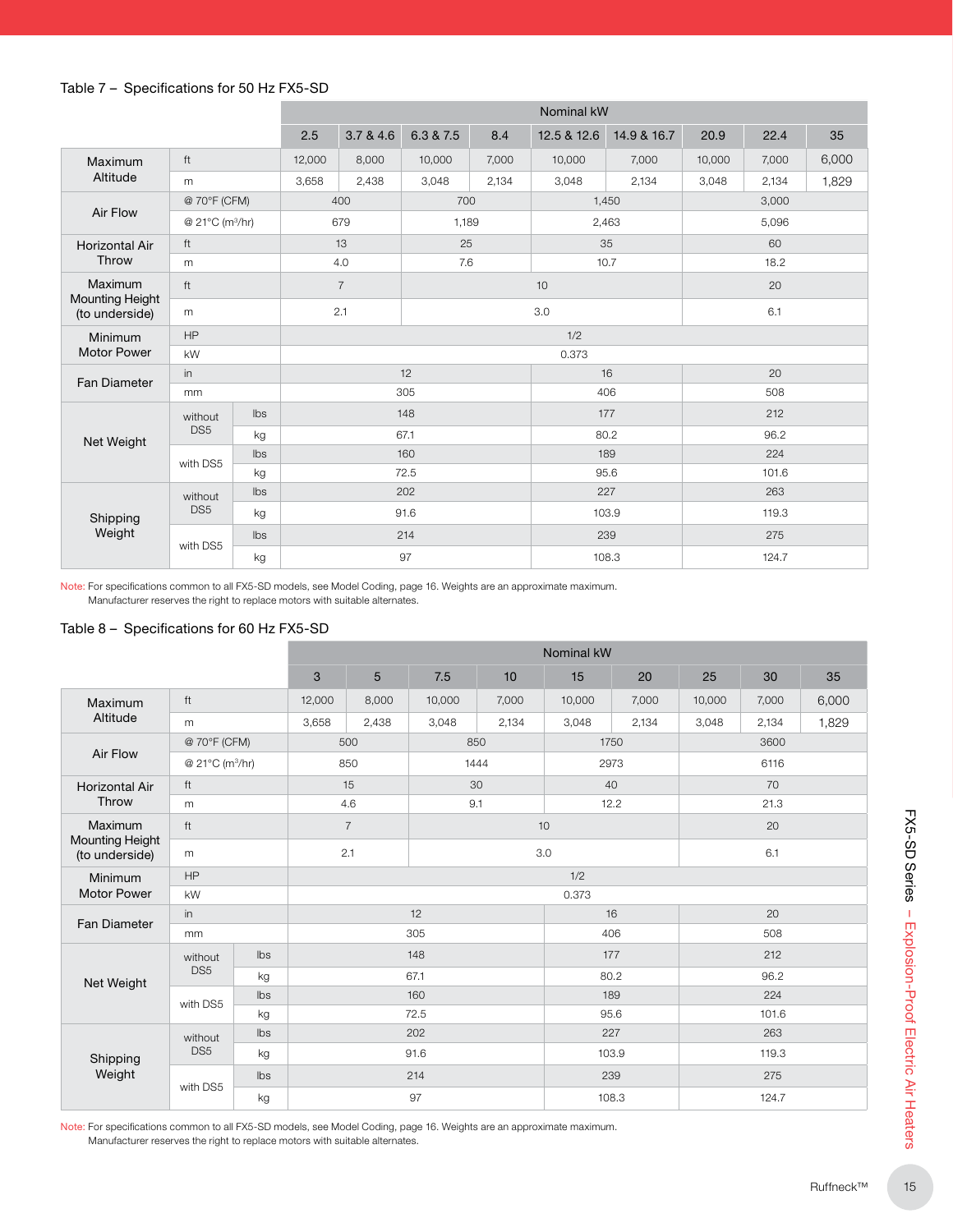

Reminder: This nomenclature illustration is intended primarily to explain how a product part number is defined. Not all voltage and/or wattage combinations are available - please consult the Performance Data chart(s) for product availability.

16